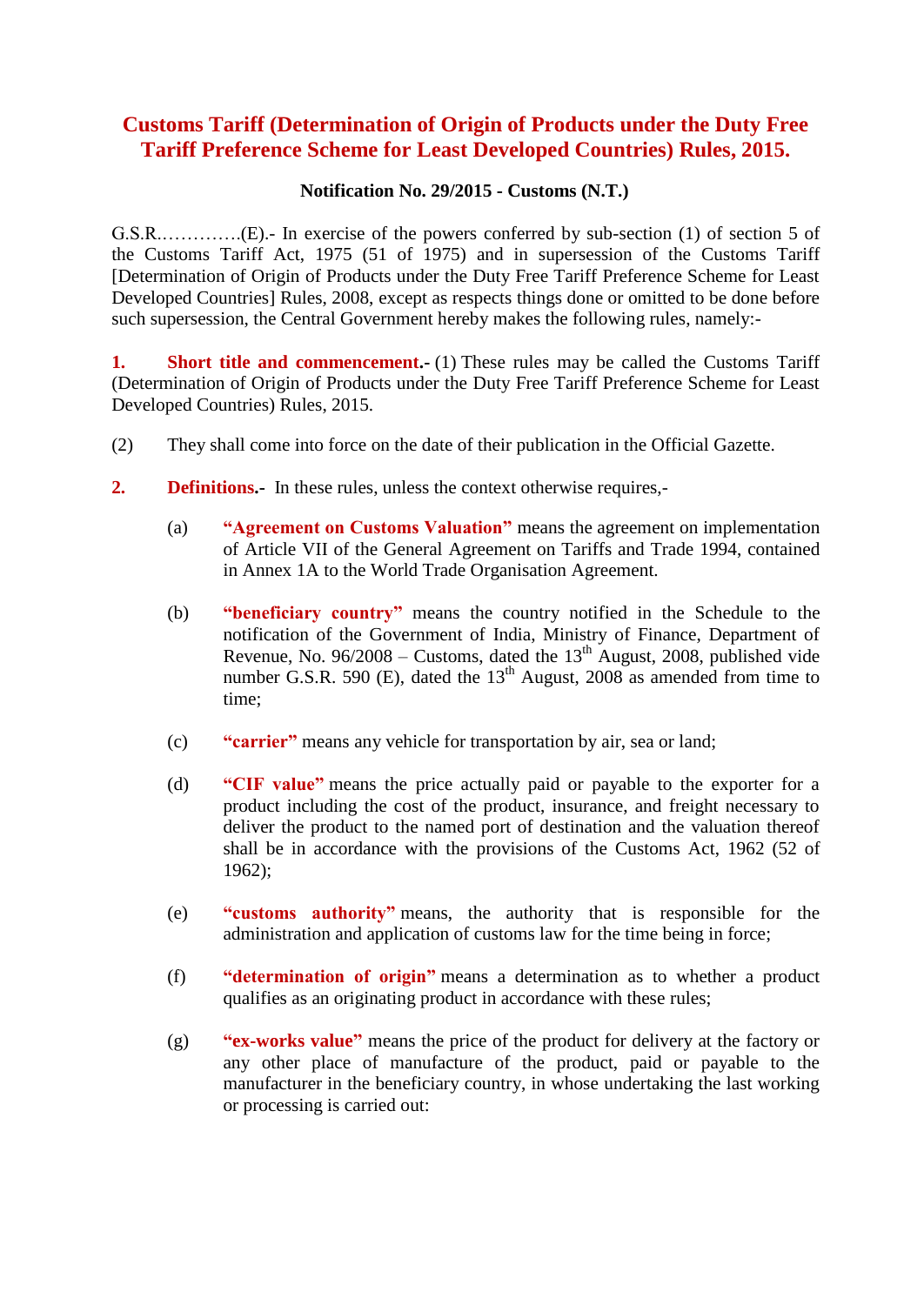Provided that the price shall not include the internal taxes which are paid or payable on the products and the cost involved in loading onto the carrier;

- (h) **"FOB value"** means the price actually paid or payable to the exporter for a product when the product is loaded onto the carrier at the named port of exportation, including the cost of the product and all costs necessary to bring the product onto the carrier and the valuation shall be made in accordance with the Agreement on Customs Valuation;
- (i) **"issuing authority"** means a Government Authority that, according to the law of the beneficiary country, is responsible for the issuing of a certificate of origin and in the case of India, the Export Inspection Council established under section 3 of the Export (Quality Control and Inspection) Act, 1963 (22 of 1963);
- (j) **"products"** means any merchandise, product, article or material;
- (k) **"Harmonised System"** means the nomenclature of the Harmonised Commodity Description and Coding System defined in the International Convention on the Harmonised Commodity Description and Coding System including all legal notes thereto, as adopted and implemented by the respective countries under their respective tariff laws;
- (l) **"identical products"** means products that are same in all respects, including physical characteristics and quality, irrespective of minor differences in appearance that are not relevant to the determination of origin of the products under these rules;
- (m) **"materials"** means ingredients, raw materials, parts, components, subassemblies and products that are used in the production of products and are physically incorporated into the products;
- (n) **"non-originating materials used in production"** means any materials, the country of origin of which is other than the beneficiary country and any materials, the origin of which cannot be determined;
- (o) **"originating materials"** means materials that qualify as originating under these rules;
- (p) **"packing materials and containers for shipment"** means products used to protect products during their transportation, other than those containers or materials that are used for their retail sale;
- (q) **"preferential tariff"** means the rate of customs duties applicable to an originating product under the notification of the Government of India, Ministry of Finance, Department of Revenue, No. 96/2008 – Customs, dated 13<sup>th</sup> August, 2008, published vide number G.S.R. 590 (E), dated the  $13<sup>th</sup>$  August, 2008, as amended from time to time, when imported into India from a beneficiary country;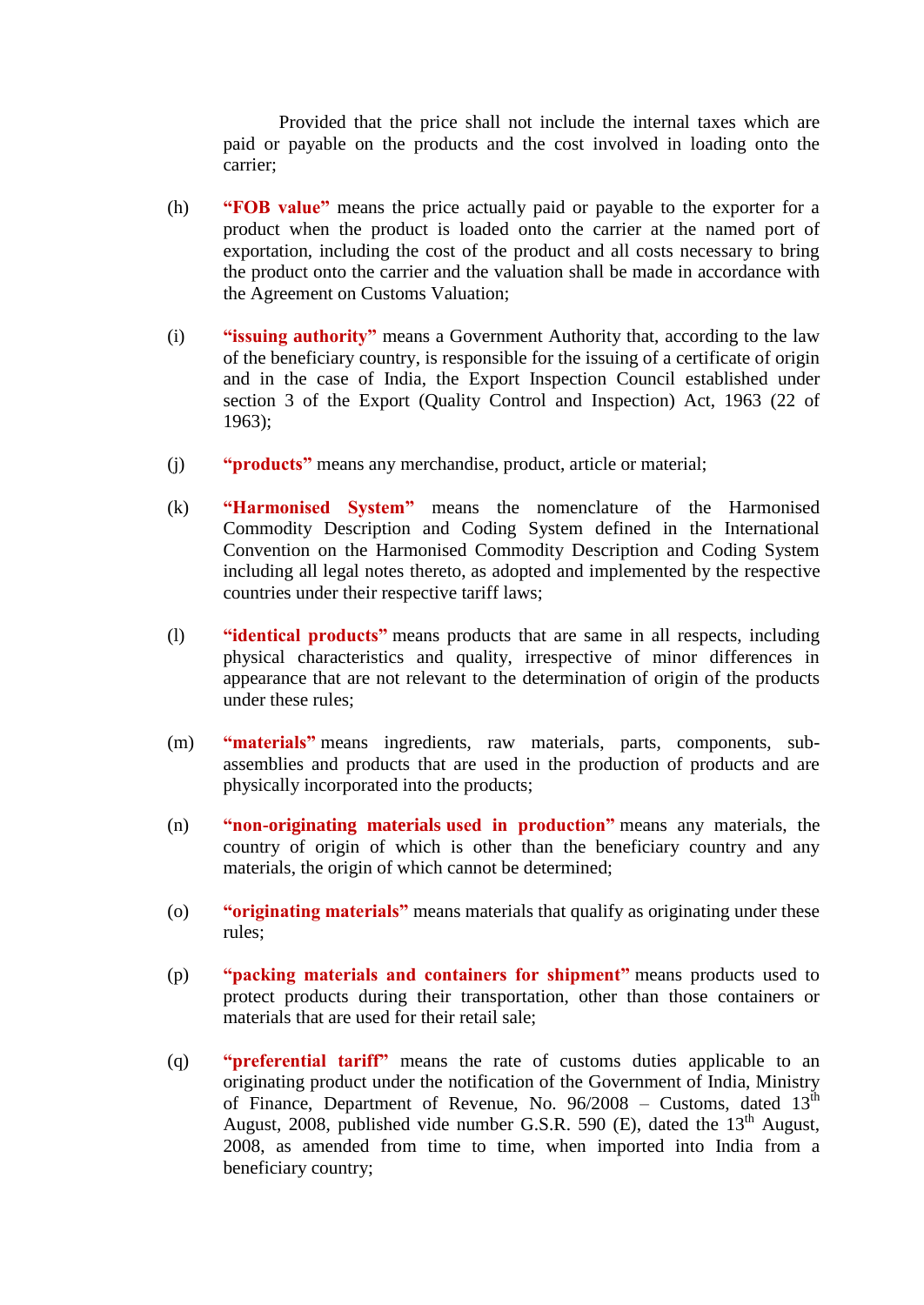- (r) **"producer"** means a person who grows, mines, raises, harvests, fishes, reproduces and breeds, traps, hunts, manufactures, processes, assembles or disassembles products;
- (s) **"production"** means the method of obtaining products including growing, raising, mining, extracting, harvesting, fishing, producing, reproducing and breeding, trapping, gathering, collecting, hunting and capturing, manufacturing, processing, assembling or disassembling;
- (t) **"simple"** in reference to the processes or operations on products, generally describes activities which need neither special skills nor machines, apparatus or equipment especially produced or installed for carrying out the activity;
- (u) **"used"** means utilised or consumed in the production of products.

**3. Originating products**.- (1) For the purposes of these rules, products shall be deemed to have originated, if they are consigned according to rule 10 and conform to the following conditions, namely:-

- (a) products wholly obtained or produced in the territory of the exporting beneficiary country as specified in rule 4; or
- (b) products not wholly obtained or produced in the territory of the exporting beneficiary country, provided they are eligible as specified in rule 5.

(2) The products which conform to the conditions under sub-rule (1) shall be eligible for preferential tariff treatment.

**4. Products wholly obtained or produced.-** For the purposes of clause (a) of sub-rule (1) of rule 3, the following products shall be considered as being wholly obtained or produced in the territory of an exporting beneficiary country, namely:-

- (a) raw or mineral products including mineral fuels, lubricants and related materials as well as mineral or metal ores extracted from its territory;
- (b) plant and plant products, including agricultural, vegetable and forestry products grown or harvested there;
- (c) live animals born and raised there;
- (d) products obtained from animals referred to in clause (c);
- (e) products obtained by hunting, trapping, fishing or aquaculture conducted there;
- (f) products of sea fishing and other marine products taken from outside its territorial waters and exclusive economic zone by vessels registered and flying the flag of the exporting beneficiary country;
- (g) products processed or made on board its factory ships exclusively from products referred to in clause (f);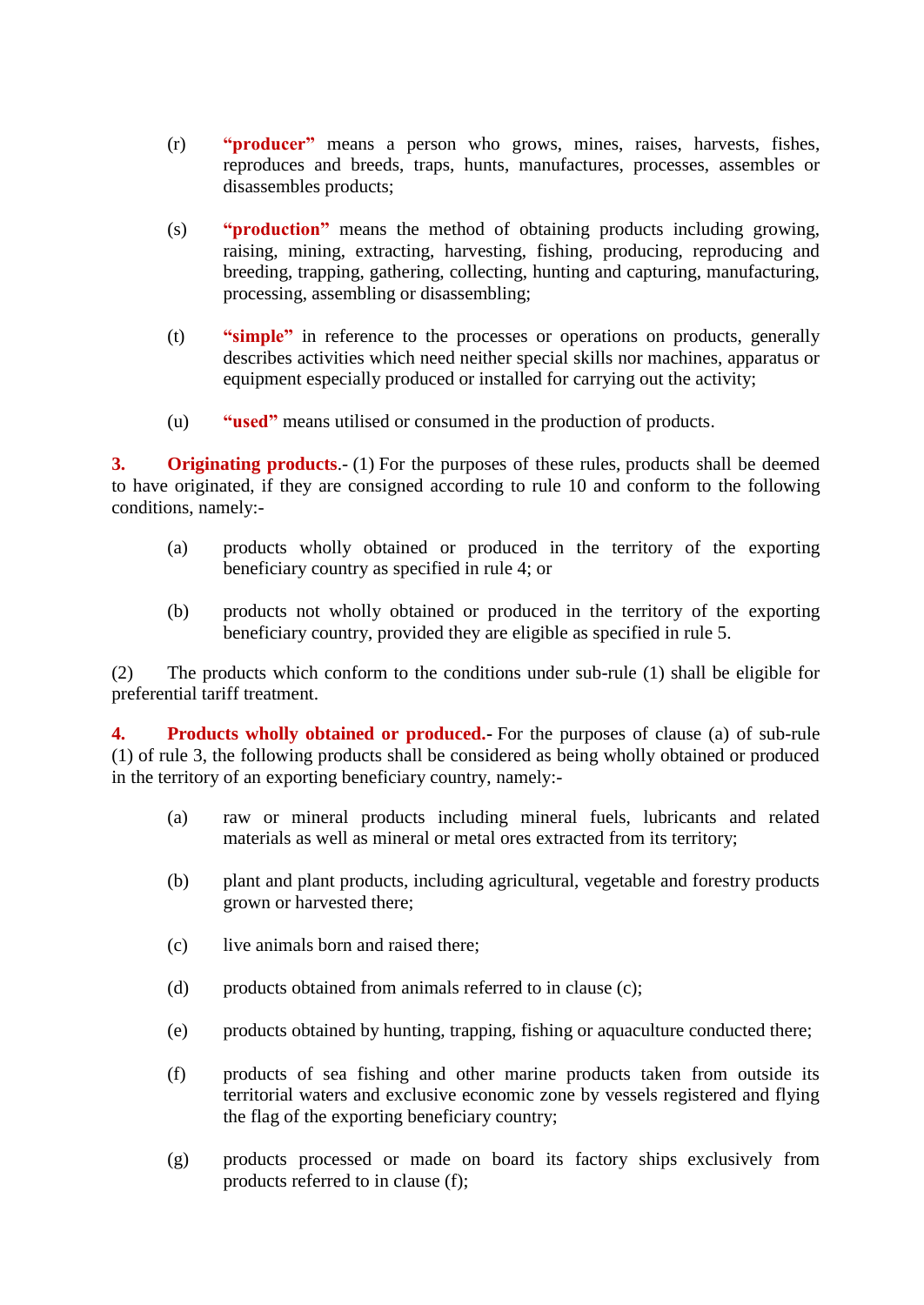- (h) scrap and waste derived from manufacturing or processing operations conducted there and fit only for disposal or for the recovery of raw materials;
- (i) used articles collected there which can no longer perform their original function, nor are capable of being restored or repaired and which are fit only for disposal or for the recovery of parts or raw materials;
- (j) products taken from the seabed, subsoil or ocean floor thereof beyond its territory, provided the exporting beneficiary country has the rights to exploit that sea bed, subsoil or ocean floor in accordance with the provisions of the United Nations Convention on the Law of the Sea;
- (k) products produced there exclusively from the products referred to in clauses (a) to  $(i)$ .

**5.** Products not wholly obtained or produced. (1) For the purposes of clause (b) of sub-rule (1) of rule 3, products not wholly obtained or produced shall be considered as originating in the exporting beneficiary country if they fulfill the following conditions:-

- (a) the total value of the non-originating materials used in the manufacture of the export product does not exceed seventy per cent. of the FOB value or ex-works value of the product so produced or obtained (that is, the local value added content in the exporting beneficiary country is at least thirty per cent.);
- (b) the product has undergone a change in tariff classification in sub-heading at the 6 digit level of the Harmonized System nomenclature from the tariff classification in which the non-originating material used in its manufacture are classified; and
- (c) the final process of manufacture is performed within the territory of the exporting beneficiary country.

(2) For the purpose of calculating the "local value added content" referred to in sub-rule (1), one or other of the following formulae shall be applied:-

(a) Local value added content  $(X \%) = \frac{(FOB value) - (value of non-originating materials)}{(EOR value)}$  $\frac{1}{2}$  (FOB value)  $100\% \geq 30\%;$ 

(b)

Local value added content  $(X \mathcal{Y}_0) =$  $\frac{(\text{ex}-\text{works value})-(\text{value of non-originating materials})}{(\text{ex}-\text{walkase})} \times 100\% \geq 30\%.$ (ex-works value)

- (3) The value of the non-originating materials used in the production of a product shall be,-
	- (a) for materials, the country of origin of which is other than the exporting beneficiary country or India, the CIF value; or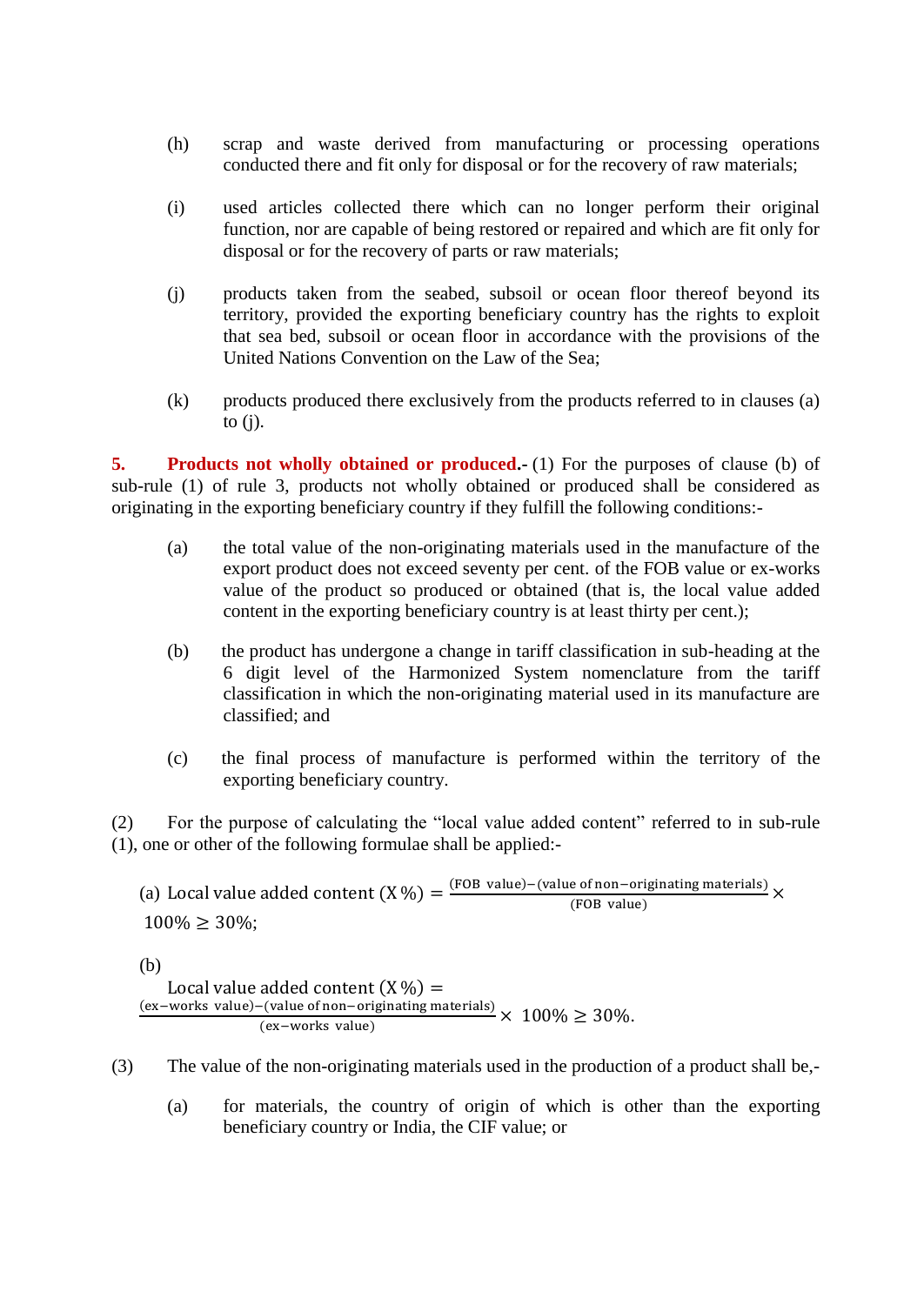(b) for materials, the origin of which cannot be determined, the earliest price ascertained to have been paid in the territory of the exporting beneficiary country where the working or processing takes place, in accordance with the Agreement on Customs Valuation.

*Explanation 1.-* For the purpose of calculation of value of the non-originating materials, duties and taxes on the material paid in the territory of the exporting beneficiary country or both of India and the exporting beneficiary country shall not be included, and if already included in such value, such expenses shall be deducted.

*Explanation 2.-* All costs referred to in these rules shall be recorded and maintained in accordance with the generally accepted accounting principles applicable in the territory of the exporting beneficiary country in which the product is produced.

**6.** Non-qualifying operations. (1) Notwithstanding anything contained in these rules, a product shall not be considered to have satisfied the requirements for an originating product referred to in rule 5 merely by reason of going through the following operations or processes, namely:-

- (a) operations to ensure the preservation of products in good condition during transport and storage such as drying, freezing, keeping in brine, ventilation, spreading out, chilling, placing in salt, sulphur dioxide or other aqueous solutions, removal of damaged parts, and like operations;
- (b) simple operations consisting of removal of dust, sifting or screening, sorting, classifying, matching including the making-up of sets of articles, washing, painting and cutting;
- (c) changes of packing and breaking up and assembly of consignments;
- (d) simple cutting, slicing and repacking or placing in bottles, flasks, bags, boxes, fixing on cards or boards, and all other simple packing operations;
- (e) affixing of marks, labels or other like distinguishing signs on products or on their packaging;
- (f) simple mixing of products whether or not of different kinds, where one or more components of the mixture do not meet the conditions laid down in these rules to enable them to be considered as originating products;
- (g) simple assembly of parts of products to constitute a complete product or disassembly of products into parts or packing thereof;
- (h) slaughter of animals;
- (i) mere dilution or mixing of products with water or another substance that does not materially alter the characteristics of the products so obtained;
- (j) a combination of two or more operations referred to in clauses (a) to (i).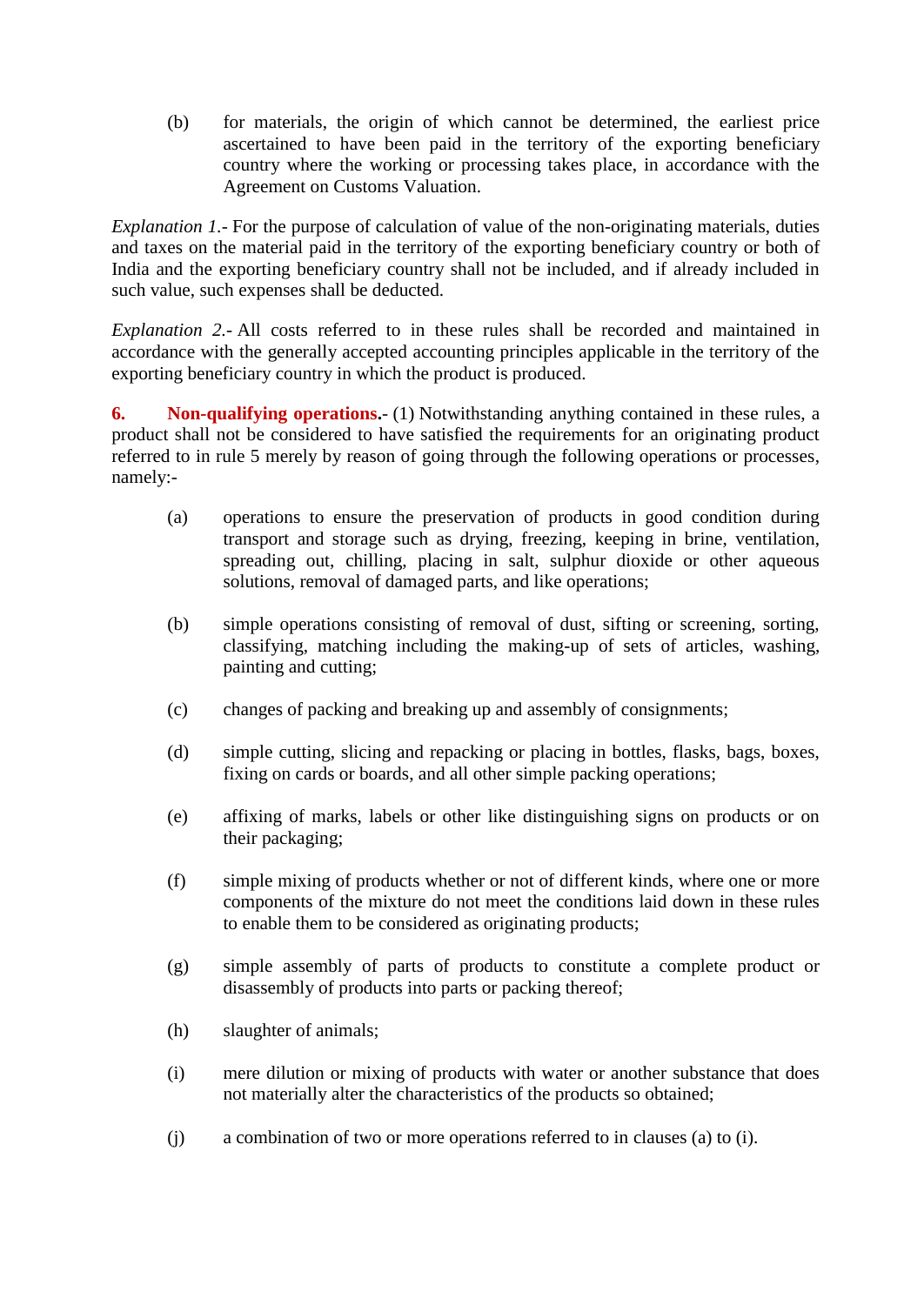(2) All operations carried out in the territory of the exporting beneficiary country on a given product shall be considered together when determining whether the working or processing undergone by that product is to be regarded as insufficient within the meaning of sub-rule (1).

*Explanation.-* For the purposes of this rule, "simple mixing" generally describes activities which need neither special skills nor machines, apparatus or equipment especially produced or installed for carrying out the activity but does not include chemical reaction which is a process, including a biochemical process, resulting in a molecule with a new structure by breaking intra-molecular bonds and by forming new intra-molecular bonds, or by altering the spatial arrangement of atoms in a molecule.

**7. Accumulation.-** Where the originating material from India is incorporated in the production of a product in the territory of the exporting beneficiary country, such material shall be considered to originate in the territory of the exporting beneficiary country.

**8.** Packing materials and containers for retail sale.- For the purposes of these rules, any packaging materials and containers in which a product is packaged for retail sale, if classified with the product, shall not be taken into account in determining whether all the nonoriginating materials used in the production of the product undergo the applicable change in tariff classification, and, if the product is subject to a local value added content requirement, the value of such packaging materials and containers shall be taken into account as originating or non-originating materials, as the case may be, in calculating the local value added content of the product.

**9.** Packing materials and containers for shipment. For the purposes of these rules, any packing materials and containers in which a product is packed for shipment shall not be taken into account in determining whether,-

- (a) the non-originating materials used in the production of the product have undergone an applicable change in tariff classification; and
- (b) the product satisfies a local value added content requirement.

10. **Direct Consignment.** (1) Products, in respect of which tariff preference is claimed, shall be considered as directly consigned from the exporting beneficiary country if,-

- (a) these products are transported without passing through the territory of any other country; or
- (b) the transport of these products involves transit through one or more intermediate countries with or without trans-shipment or temporary storage in such countries, where,-
	- (i) their transit entry is justified for geographical reasons or by considerations related exclusively to transport requirements;
	- (ii) the products have not entered into trade or consumption there;
	- (iii) the products have not undergone any operation other than unloading and reloading or any operation required to keep them in good condition; and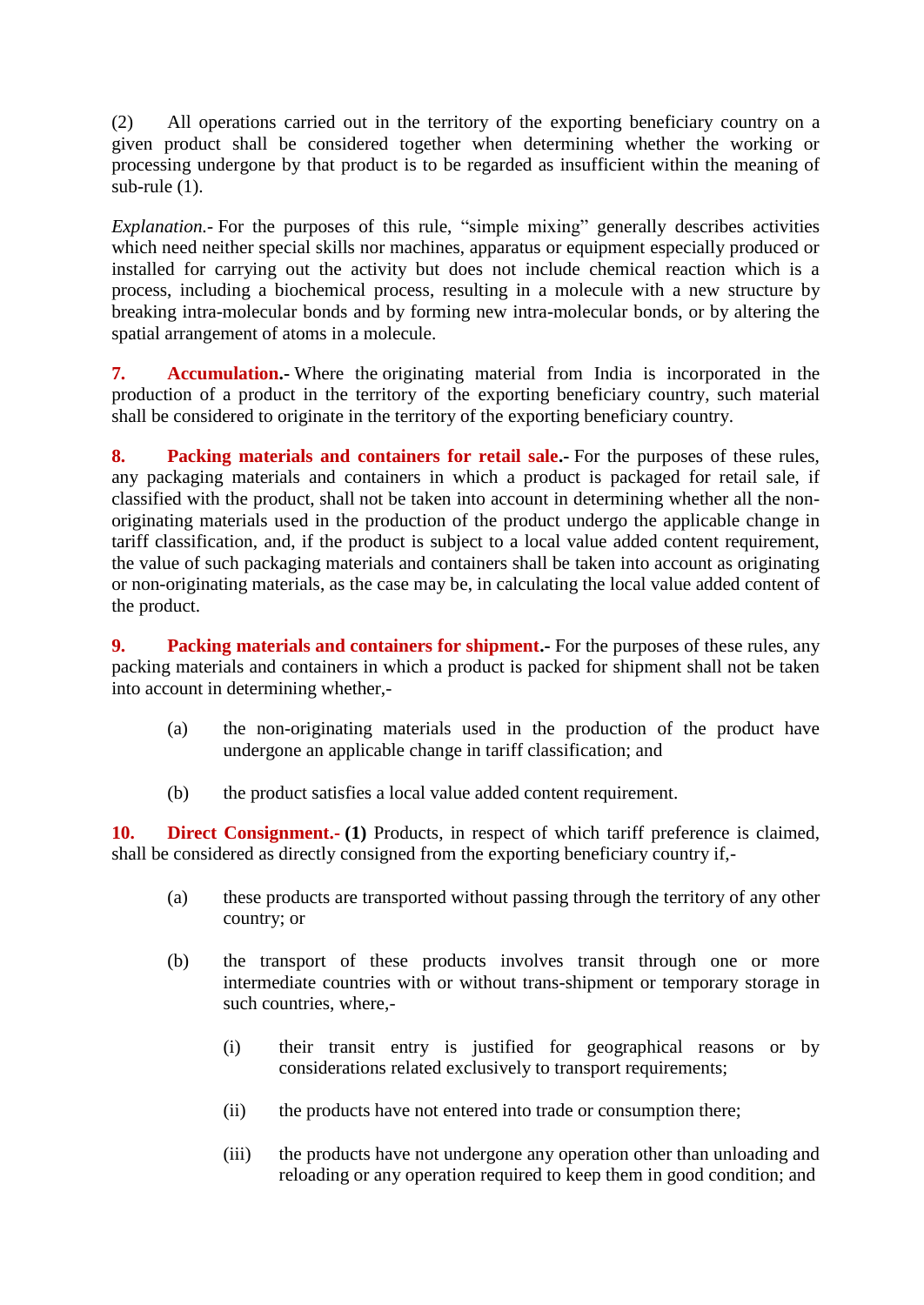(iv) the products have remained under the customs control in the country of transit.

(2) For the purpose of claiming tariff preference for the imported product considering such product as directly consigned from the exporting beneficiary country in terms of this rule, the following shall be produced before the customs authority of India at the time of importation, namely:-

- (a) a through bill of lading issued in the exporting country;
- (b) a certificate of origin issued by the issuing authority of the exporting beneficiary country;
- (c) a copy of the original commercial invoice in respect of the product; and
- (d) supporting documents in evidence that other requirements of this rule have been complied with.

**11. Competent authorities.** Each beneficiary country shall notify the name, designation, address, telephone number, fax number, and email of its issuing authority to the authority in the Central Board of Excise and Customs, Department of Revenue, Ministry of Finance, Government of India, specified in **Annexure A** to these rules.

**12. Specimen signatures and seals.-** Each beneficiary country shall provide through post and electronic mail, names and addresses of the officials authorised to sign the certificate of origin and also provide the original sets of their specimen signatures and specimen of official seals to the authority in the Central Board of Excise and Customs, Department of Revenue, Ministry of Finance, Government of India specified in **Annexure A** to these rules.

**13. Application for issue of certificate of origin.-** Any exporter or producer seeking grant of a certificate of origin under these rules shall apply to the issuing authority of the exporting beneficiary country as per format in **Annexure B** to these rules.

**14. Verification of application.**- (1) The issuing authorities shall, to the best of their competence and ability, carry out proper examination upon each application for a certificate of origin to ensure -

- (a) that the application for the certificate of origin is duly completed and signed by the exporter or producer or its authorised signatory;
- (b) to carry out such reasonable checks as to determine whether a product qualifies as an originating product in accordance with these rules;
- (c) that the other statements in the application for certificate of origin correspond to the supporting documentary evidence submitted.

(2) The issuing authority may, if it deems necessary, take up the application for pre-export verification of the origin of the product.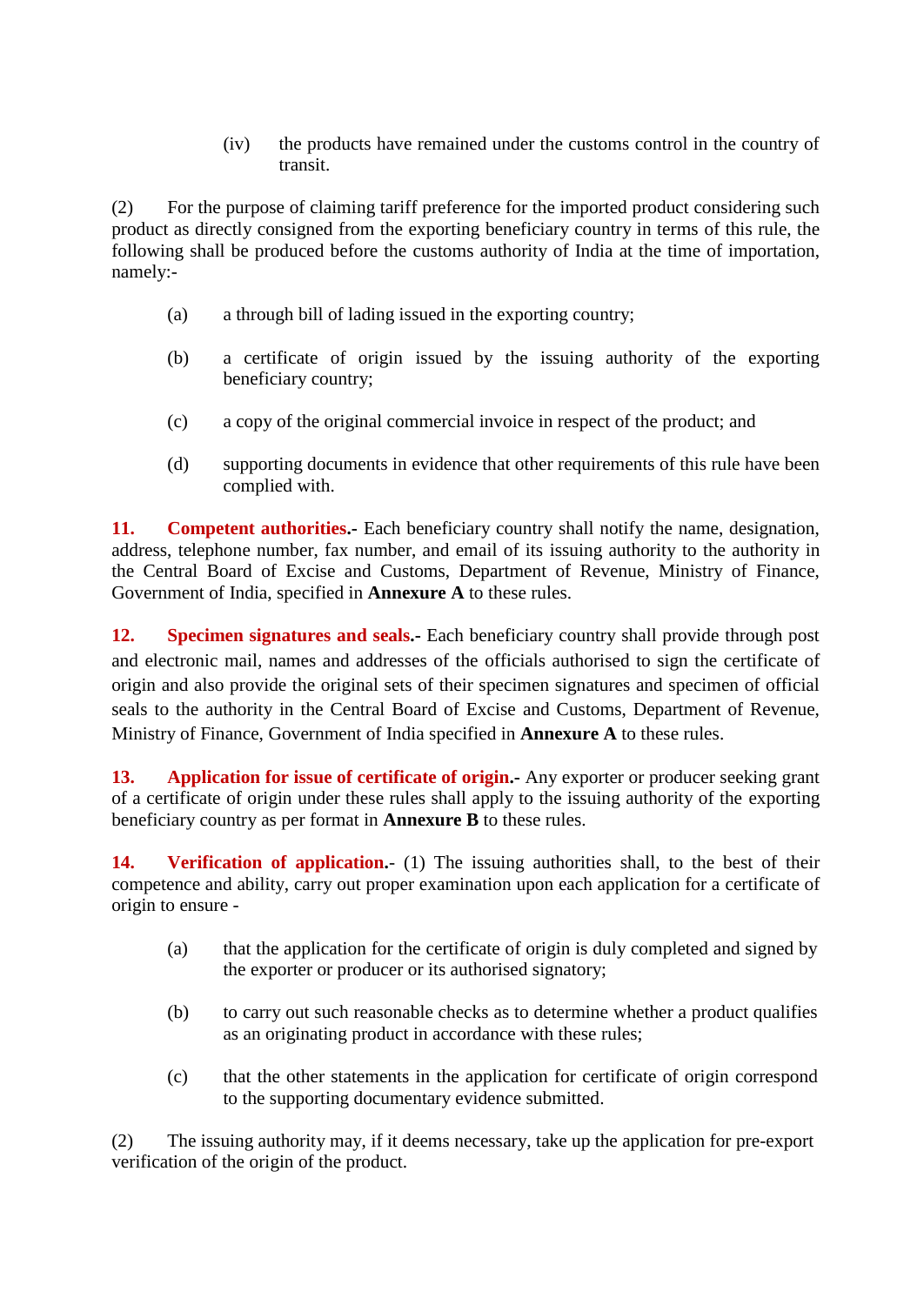**15. Issuance of certificate of origin.-** (1) The products eligible for preferential treatment shall be supported by a certificate of origin as per the format in **Annexure C** to the rules, issued by the issuing authority.

(2) The certificate of origin shall be in International Organisation for Standardisation (ISO) A4 size paper.

(3) The certificate of origin issued by the issuing authority shall indicate the relevant rules and applicable percentage of local value added content in space provided for that purpose in the certificate of origin.

(4) Each certificate of origin issued by the issuing authority shall bear a unique serial number.

- (5) The certificate of origin shall be made in English.
- (6) The certificate of origin shall comprise one original and three copies,-
	- (a) the original copy shall be forwarded, together with the triplicate, by the exporter to the importer;
	- (b) only the original copy will be submitted by the importer to the customs authority at the port or place of importation;
	- (c) the duplicate shall be retained by the issuing authority in the beneficiary country;
	- (d) the triplicate shall be retained by the importer; and
	- (e) the quadruplicate shall be retained by the exporter.

(7) No erasures and superimpositions shall be allowed on the certificate of origin, the alterations if any, shall be made by striking out the errors and making any addition required and such alterations shall be approved and certified by an official authorised to sign the certificate of origin, and unused spaces shall be crossed out to prevent any subsequent addition.

(8) The certificate of origin shall be issued at the time of exportation, or within seven working days from the date of shipment whenever the product to be exported can be considered originating in the beneficiary country but under exceptional cases, where a certificate of origin has not been issued at the time of exportation or within seven working days from the date of shipment due to involuntary errors or omissions, or any other valid reasons, the certificate of origin may be issued retrospectively but not later than one month from the date of shipment, bearing the words "ISSUED RETROSPECTIVELY" in box 4 of the certificate of origin, and the issuing authority shall also record reasons in writing stating the exceptional circumstances due to which the certificate has been issued retrospectively.

(9) In the event of theft, loss or destruction of a certificate of origin, the exporter may apply in writing to the issuing authority which issued it for a certified true copy of the original and the triplicate, to be made on the basis of the export documents in his possession bearing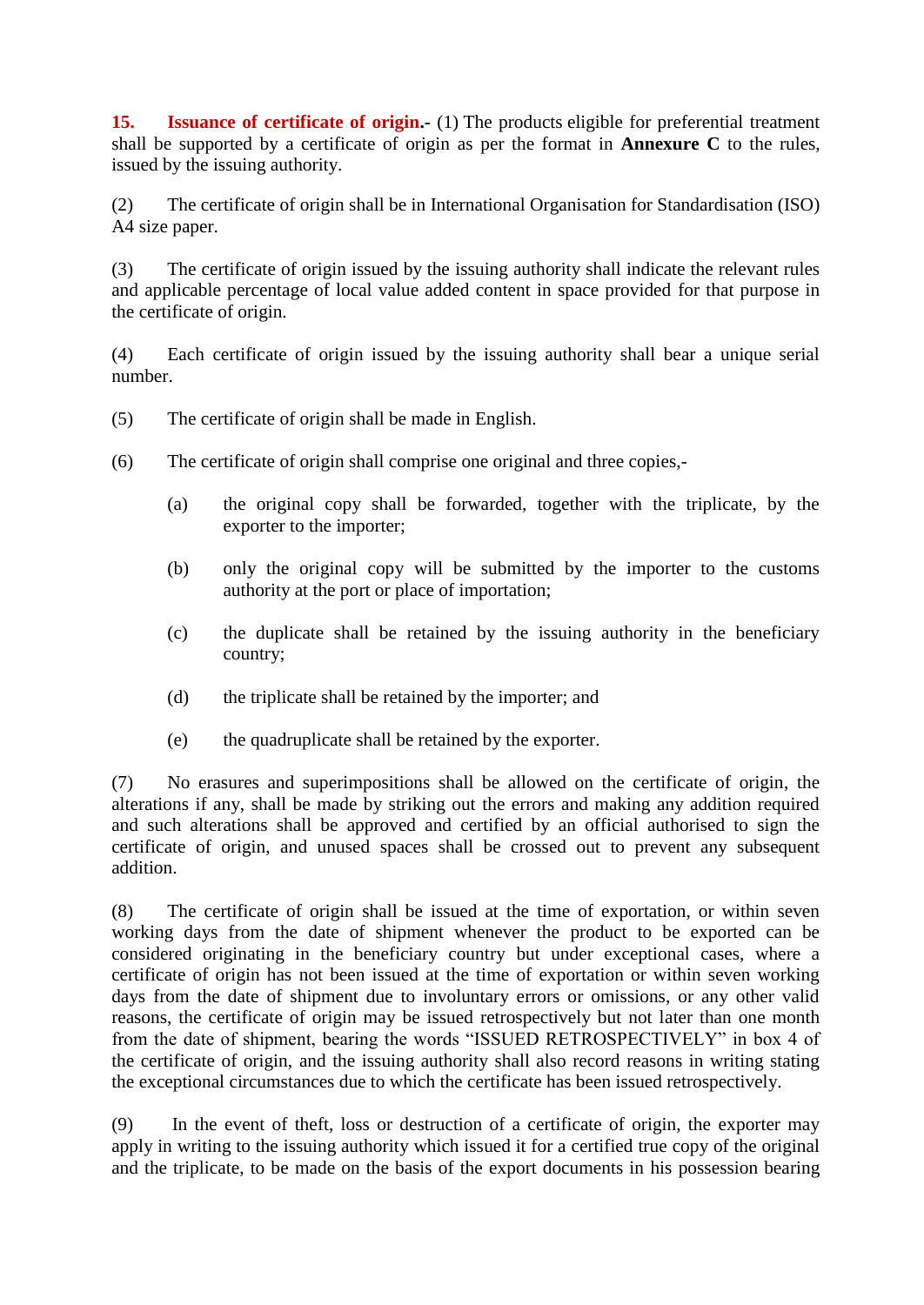the endorsement of the words "CERTIFIED TRUE COPY", (in lieu of the original certificate) in box 4 of the certificate of origin and this copy shall bear the date of the original certificate of origin, and the certified true copy of a certificate of origin shall be issued not later than one year from the date of issuance of the original certificate of origin and on the condition that the exporter provides to the relevant issuing authority the quadruplicate.

**16. Validity.-** (1) The certificate of origin shall be valid for one year from the date of its issuance.

(2) Multiple items declared on a single invoice and single certificate of origin shall be allowed by the customs authority in India, provided each item qualifies separately on its own.

(3) The ineligibility of any one or more of the multiple items declared under a certificate of origin shall not affect or delay the granting of preferential tariff and customs clearance of the remaining items listed in that certificate of origin.

**17. Presentation.-** (1) Except for the certificate of origin issued retrospectively, the original certificate of origin shall be submitted to the customs authority in India at the time of lodging the import declaration for the product for which preferential tariff is claimed:

Provided that a claim for preferential treatment made on the basis of a certificate of origin issued retrospectively shall be granted subject to and in accordance with the law for the time being in force in India.

(2) The certificate of origin shall be submitted within its validity period.

(3) The certificate of origin submitted to the customs authority at port of importation after the expiration of the period specified in sub-rule (1) of rule 16, shall be accepted for the purpose of claiming preferential tariff when the failure to observe the time limit results from *force majeure* or other valid reasons beyond the control of the exporter:

Provided that in all cases, the customs authority at the port of importation shall accept such certificate of origin if the products have been imported before the expiry of the validity period of the said certificate of origin.

(4) The customs authority may request an importer for information or documents relating to the origin of imported product in accordance with the law for the time being in force in India.

**18. Discrepancies in certificate of origin.** Minor discrepancies between the certificate of origin and the documents submitted to the customs authority at the port of importation for the purpose of carrying out the formalities for importing the products shall not *ipso facto* invalidate the certificate of origin:

Provided that, such certificate of origin corresponds to the products under importation.

**19. Special cases.-** When destination of all or part of the products exported to a specified port in India is changed, before or after their arrival in India, -

(a) if the products have already been submitted to the customs authority in India in the specified importing port, on written request from the importer, the customs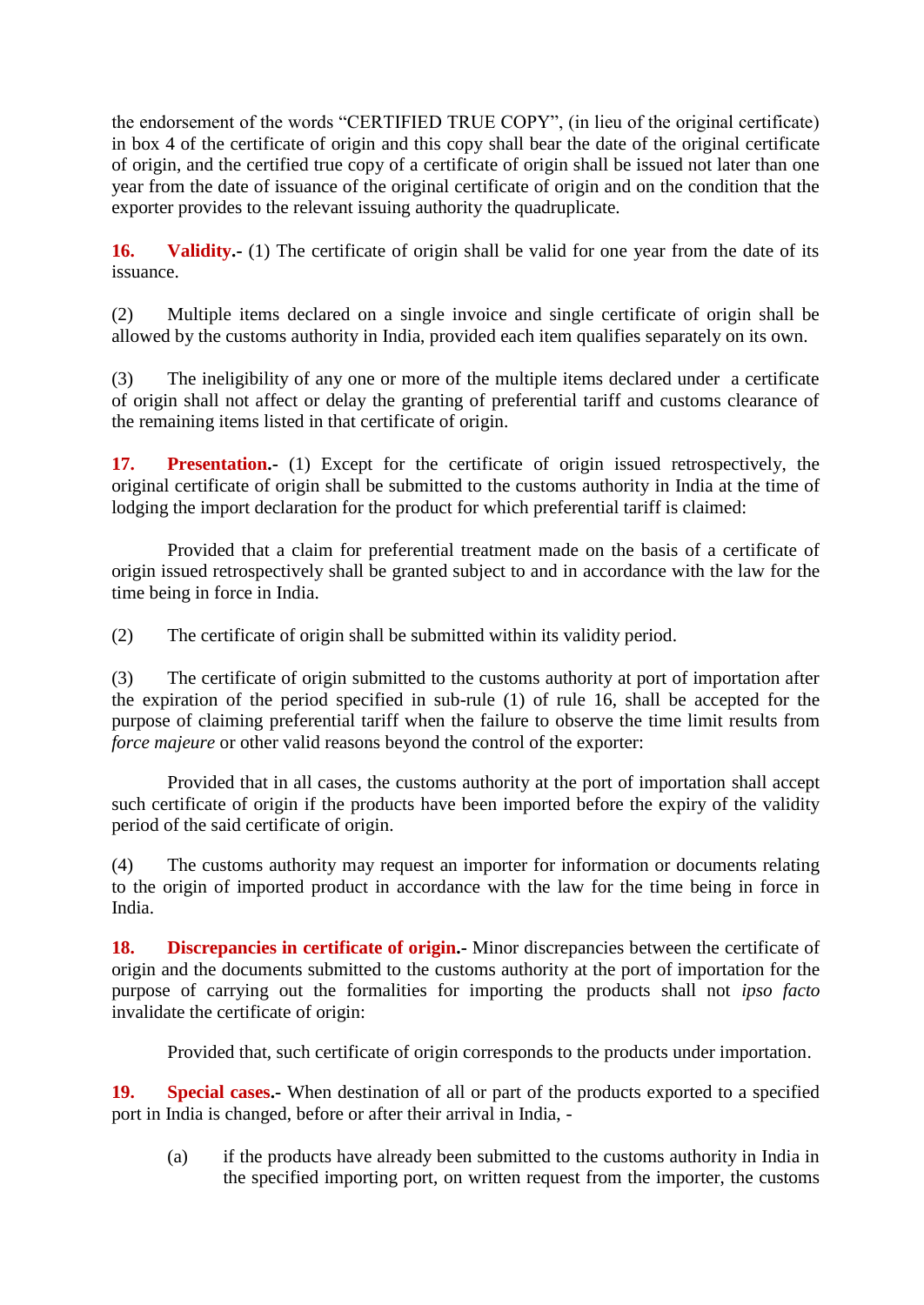authority shall endorse to this effect for all or part of the products in the original certificate of origin and return it to the importer; and

(b) if the change of destination specified in the certificate of origin occurs during transportation of the products to India, the exporter shall apply in writing to the concerned issuing authority of the exporting beneficiary country accompanied with the issued certificate of origin, for amendment of destination in the certificate of origin.

**20. Verification.-** Whenever there is a reasonable doubt as to the authenticity of the certificate of origin or as to the accuracy of the information regarding the true origin of the product covered under the certificate of origin or of certain part thereof, or at random, the Central Board of Excise and Customs may request the issuing authority of the beneficiary country for a retroactive check in accordance with the following procedure, namely:-

- (a) the request for such retroactive check shall be accompanied with the certificate of origin, invoice and bill of lading or airway bill, as the case may be;
- (b) a questionnaire containing the questions to which a response is required may be forwarded to the issuing authority of the beneficiary country;
- (c) the product, pending clearance due to the verification, may be released to the importer by taking any administrative measures deemed necessary, including obtaining a security from the importer; and
- (d) the issuing authority receiving a request for a retroactive check shall promptly transmit the results of the verification to the Central Board of Excise and Customs within,-
	- (i) fifteen days of the date of receipt of the request, if the request pertains to the authenticity of seal and signatures of the issuing authority of the beneficiary country;
	- (ii) thirty days of the date of receipt of the request, if the request is to seek a copy of the application made by the exporter or producer;
	- (iii) three months from the date of receipt of such request, if the request is on the grounds of suspicion of the accuracy of the information regarding the origin of the product;
- (e) when the customs authority in India is not satisfied with the results of the retroactive check pursuant to clauses (a) and (b), it may conduct verification in the beneficiary country by means of verification visit to the premises of the exporter or producer in the beneficiary country;
- (f) before conducting a verification visit referred to in clause (e), the customs authority in India shall deliver a written request regarding its intention to conduct the verification visit to the issuing authority of the beneficiary country where the verification visit is to occur:
- $(g)$  the written request mentioned in clause (f) shall include the following, namely:-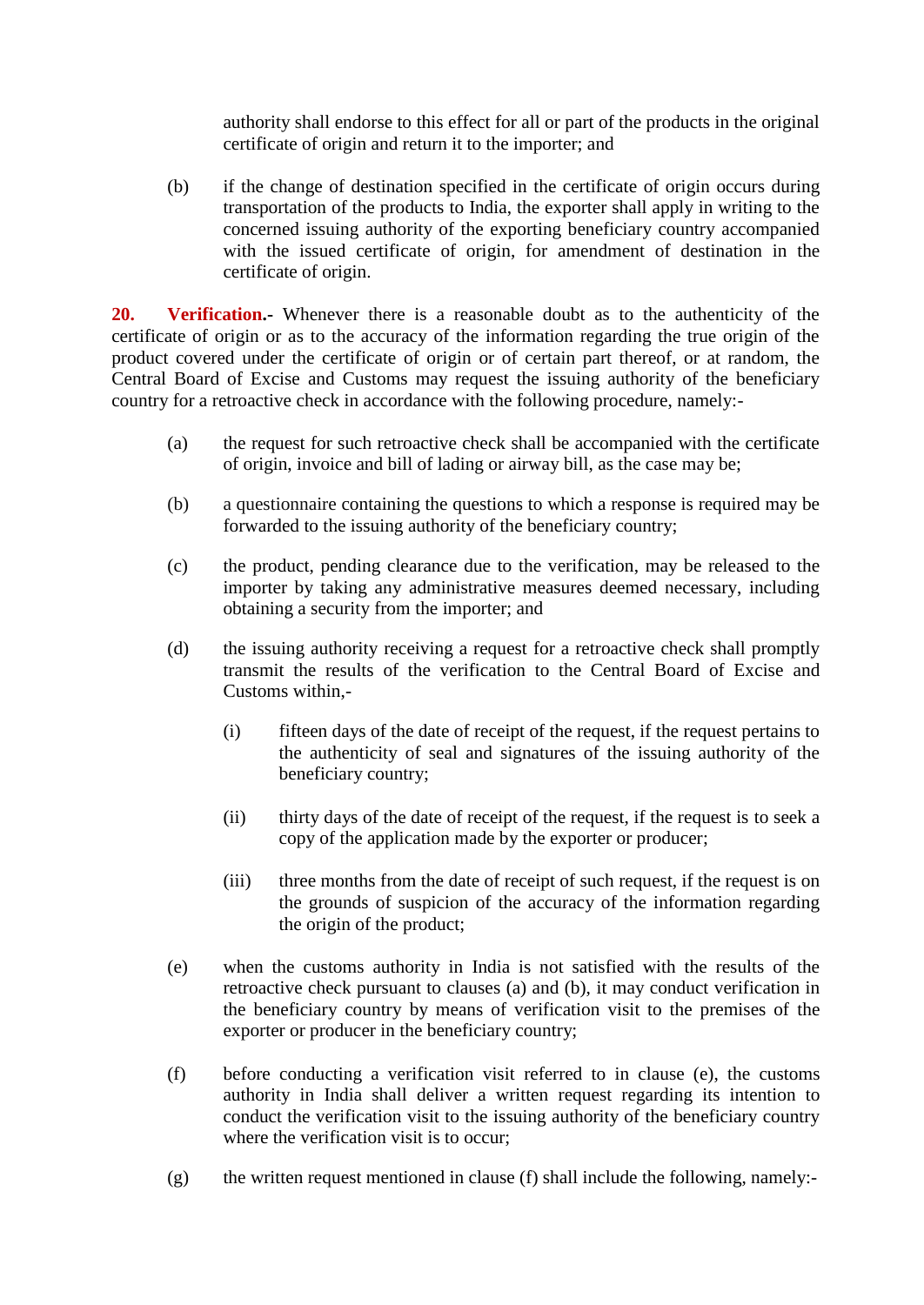- (i) the name of the producer or exporter whose premises are to be visited;
- (ii) the proposed dates of the verification visit;
- (iii) the names and designations of the officials performing the verification visit;
- (h) the issuing authority referred to in clause (f) shall convey written consent for the visit within thirty days of receipt of the request mentioned in clause (f);
- (i) the verification visit shall be carried out within sixty days from the date of receipt of the written consent referred to in clause (h), or within such longer period as may be mutually agreed;
- (j) after conducting the verification visit, the importer and the concerned issuing authority shall be provided with a written determination of whether or not the subject product qualifies as an originating product.

**21. Denial of preferential tariff treatment.** (1) Except as otherwise provided in these rules, claim for preferential tariff treatment may be denied when,-

- (a) the product does not meet the requirements of these rules;
- (b) the exporter, producer or importer of the product fail to demonstrate compliance with the requirements under these rules;
- (c) the exporter, producer or importer of the product deny access to the relevant records or documentation;
- (d) the issuing authority of the beneficiary country fails to provide the information in pursuance to a written request for verification;
- (e) the consent to a request for verification visit is not received from the issuing authority or the exporter or producer in the beneficiary country; and
- (f) the information provided by the issuing authority or exporter or producer in the beneficiary country is not sufficient to prove that the product qualifies as an originating product of the beneficiary country.

(2) In cases where the certificate of origin is rejected by the customs authority in India, the original certificate of origin shall be returned to the issuing authority within a reasonable period but not exceeding two months from the date of such rejection:

Provided that the grounds for denial of preferential tariff treatment shall be communicated to the importer and the issuing authority.

22. **Record keeping requirements.** The application for certificate of origin and all documents related to such application shall be retained by the issuing authority for not less than five years from the date of issuance of the said certificate.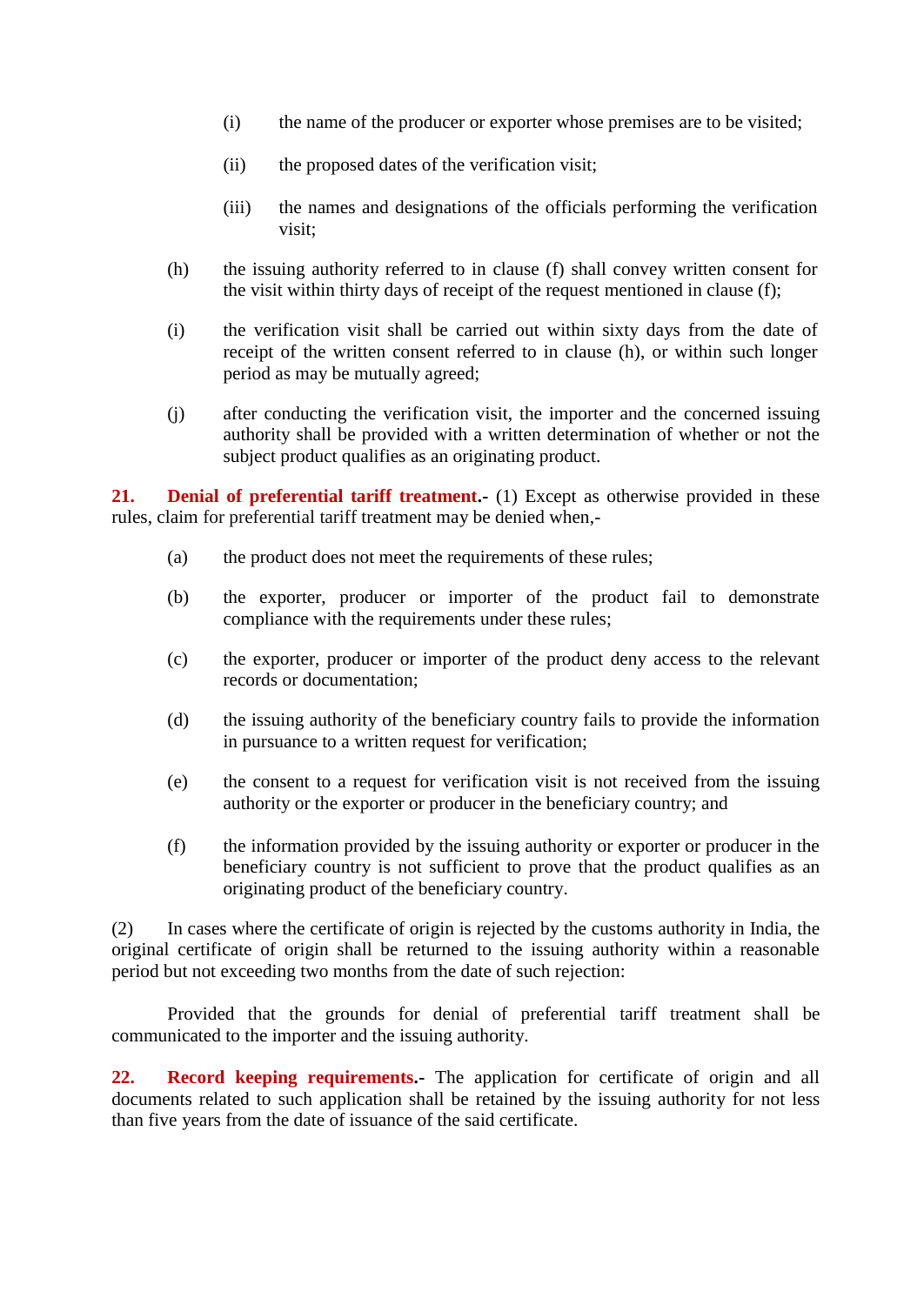**23. Action against fraudulent acts.-** When it is suspected that fraudulent acts in connection with the certificate of origin have been committed, the concerned issuing authority shall cooperate with the Indian authorities in respect of taking of penal action against the persons involved, in accordance with the law for the time being in force in India.

**24. Suspension of preferential treatment.-** (1) The Government of India may suspend the tariff preference in respect of all or certain products originating in a beneficiary country qualified as per rule 4 or rule 5,-

- (a) where there is sufficient evidence that the withdrawal is justified due to fraud, irregularities, or systematic failure to comply with any of the provisions of these rules; or
- (b) where imports under these rules significantly exceed the usual levels of production and export capacity of a beneficiary country.

(2) The exporting beneficiary country shall, within fifteen days of the suspension of preferential tariff benefits, be communicated the reasons for such suspension.

(3) Upon receipt of the communication for suspension, the beneficiary country may request for consultations and the consultations may occur by means of e-mail communications, video conference or meetings and may also involve joint investigation, as may be mutually agreed.

(4) Pursuant to a request received for consultation, the issue shall be resolved at the earliest in the form of,-

- (a) restoration of preferential benefit to the product with retrospective effect; or
- (b) restoration of preferential benefit to the product with prospective effect, subject to implementation of any mutually agreed measures by one or both parties; or
- (c) denial of preferential benefits to the product.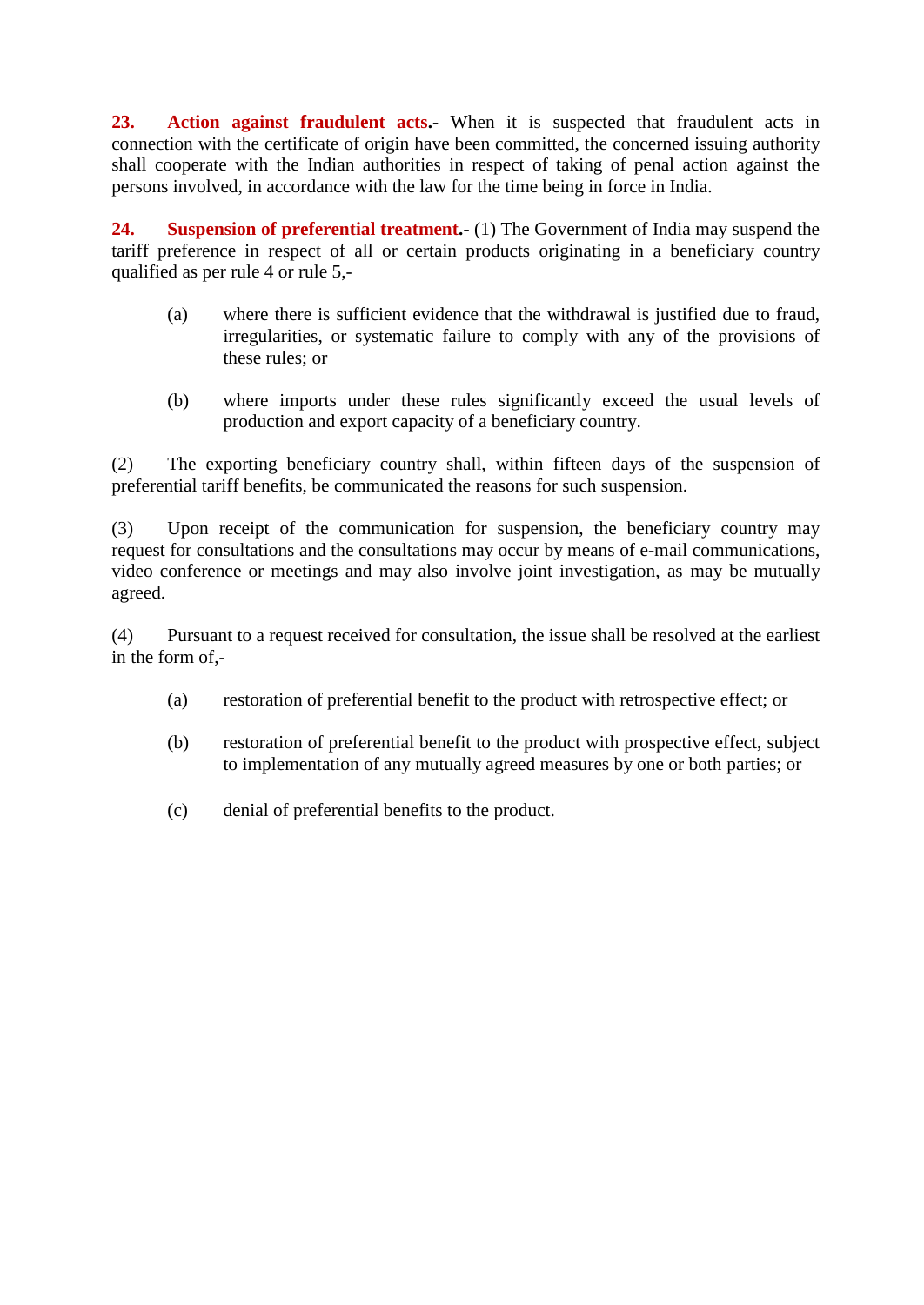## **Annexure - A [See rules 11 and 12]**

The authority in the Central Board of Excise and Customs, Department of Revenue, Ministry of Finance, Government of India is as follows:-

The Director (International Customs), Central Board of Excise and Customs, Department of Revenue, Ministry of Finance, Government of India, Room No. 49, North Block, New Delhi 110001, INDIA.<br>Telephone: +91 11 2309 3380 Fax +91 11 2309 3760 e-mail: diricd-cbec@nic.in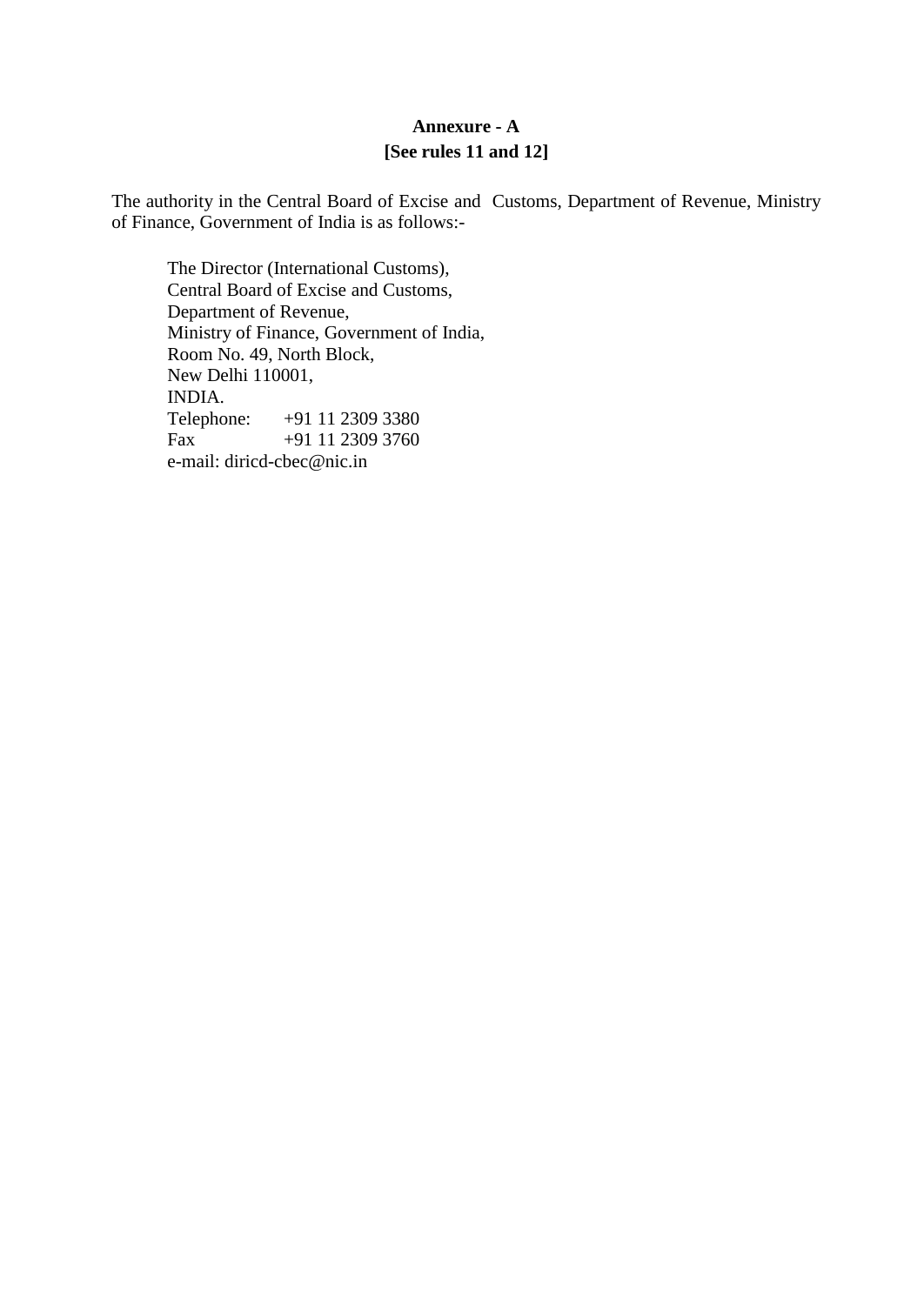# **Annexure - B [See rule 13]**

### 1. Name and Address of the Exporter /Manufacturer:

### 2. Registration Number:

## 3. Country of origin: *All cost and price figures are to be shown in US dollars (\$)*

### 4. Export Product-wise general information:

| S.No. | Description of the<br>product | Model/Brand | HS code | FOB / ex-works value |
|-------|-------------------------------|-------------|---------|----------------------|
|       |                               |             |         |                      |

5. Product –wise material cost information (to be furnished for each product listed in Para 4 above):

| $\mathbf{A}$ | B                        | $\mathcal{C}$ | D     | Ε     | F         | G          | H                  |
|--------------|--------------------------|---------------|-------|-------|-----------|------------|--------------------|
| S1.          | Description of           | Quantity      | Unit  | Total | <b>HS</b> | Supplier's | Country of         |
| no.          | component, materials,    | and Unit      | Value | Value | Code (at  | name and   | Origin of the      |
|              | inputs, parts or produce |               |       |       | six digit | address    | component,         |
|              |                          |               |       |       | level)    |            | materials, inputs, |
|              |                          |               |       |       |           |            | parts or produce   |
|              |                          |               |       |       |           |            |                    |
|              |                          |               |       |       |           |            |                    |
|              |                          |               |       |       |           |            |                    |
|              |                          |               |       |       |           |            |                    |

In column H, the entry shall be made to indicate the Country of Origin in terms of the Customs Tariff (Determination of Origin of Products under the Duty Free Tariff Preference Scheme for Least Developed Countries) Rules, 2015 as one of the following:-

- (i) India;
- (ii) the beneficiary country of the issuing authority;
- (iii) non-originating materials used in production.

#### 6. Calculation

- (i) Value of non-originating materials used in production as a percentage of FOB/ ex-works value:
- (ii) Value of originating materials as a percentage of FOB/ ex-works value: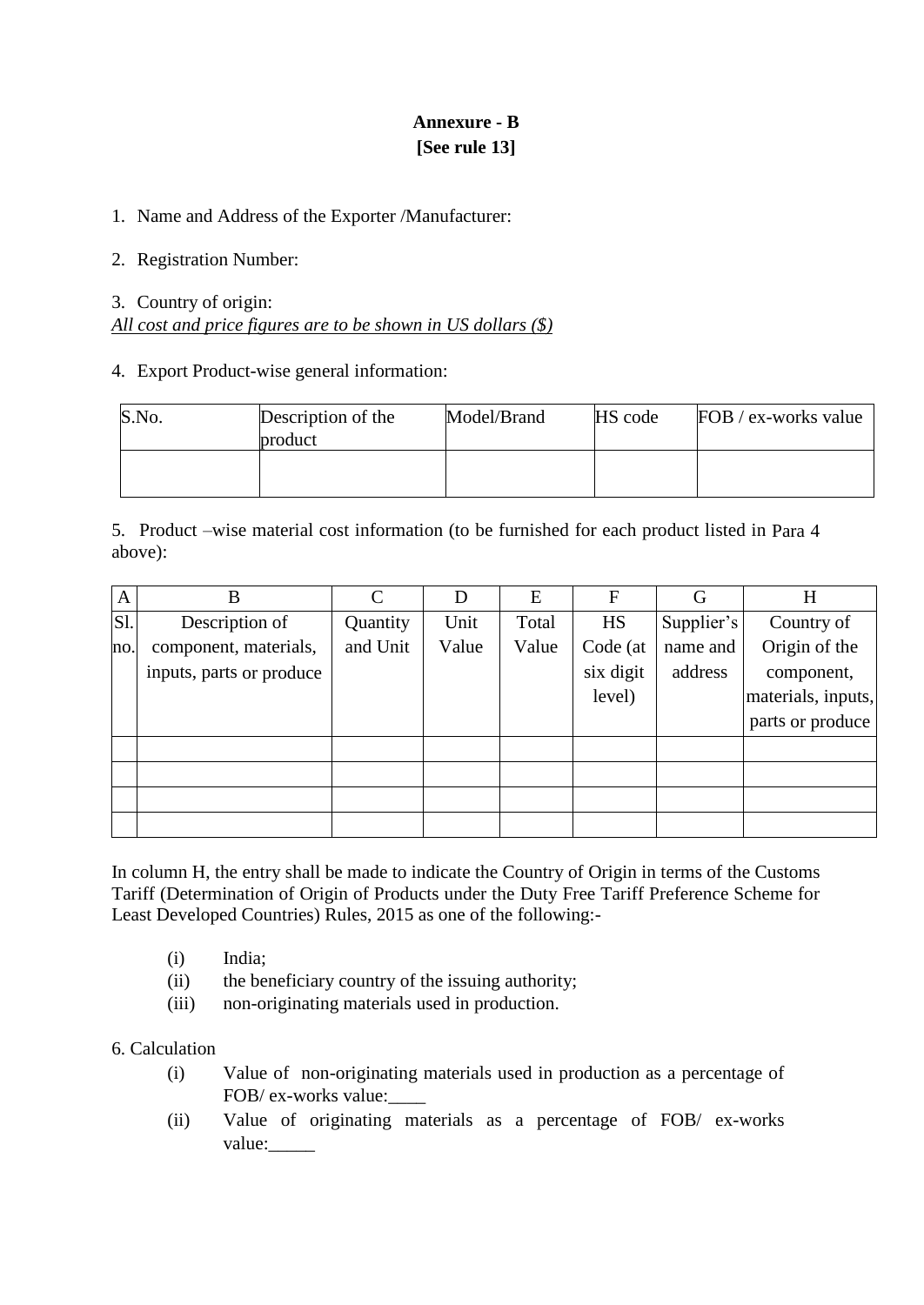#### **DECLARATION**

I declare that the information provided by me as above is true and correct.

I will permit, as and when required, inspection of our factory/products and undertake to maintain up to date costing records.

Signature, Name and Designation of the signatory

#### FOR OFFICIAL USE

The particulars given above have been checked, verified by the records maintained by the applicant and found to be correct .On the strength of this evidence, the applicant is eligible to claim that the products have originated from \_\_\_\_\_\_\_\_\_\_\_\_ as shown in serial number 3 above in terms of the provisions of Customs Tariff (Determination of Origin of Products under the Duty Free Tariff Preference Scheme for Least Developed Countries) Rules, 2015.

Place and Date:

Signature and Name of the Competent Authority with Official Seal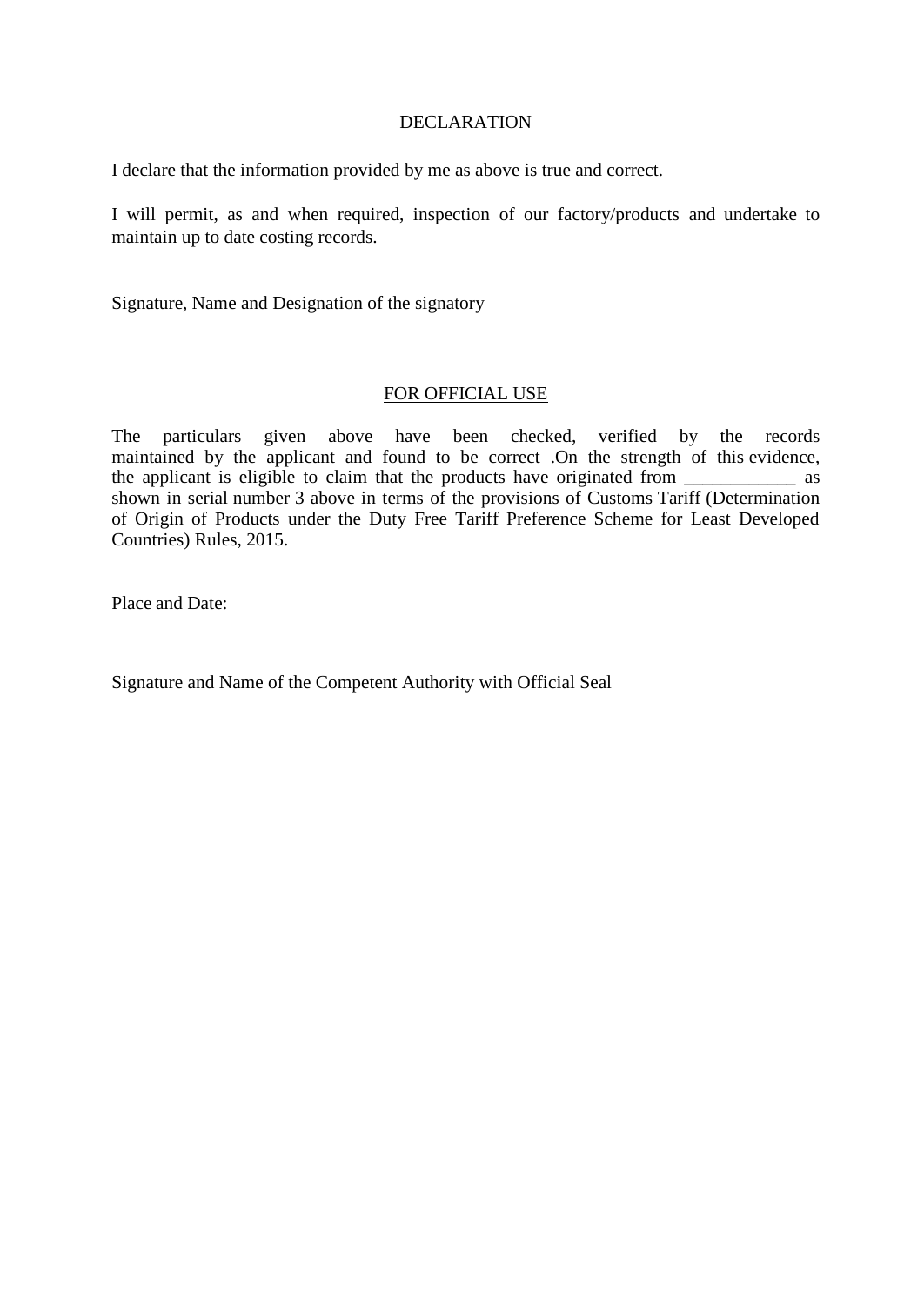## **Annexure - C [See rule 15(1)]**

# **CERTIFICATE OF ORIGIN**

| 1. Product consigned from (Exporters'                              |            |                                                                                                                                                          | Reference No. |                |               |                     |                                         |          |            |  |  |
|--------------------------------------------------------------------|------------|----------------------------------------------------------------------------------------------------------------------------------------------------------|---------------|----------------|---------------|---------------------|-----------------------------------------|----------|------------|--|--|
| Business Name, Address, Country)                                   |            | Duty Free Tariff Preference Scheme by India<br>for Least Developed Countries<br>(Combined declaration and certificate)<br>(Country) (See notes overleaf) |               |                |               |                     |                                         |          |            |  |  |
| 2. Product consigned to<br>(Consignee's Name, Address,<br>Country) |            |                                                                                                                                                          |               |                |               |                     |                                         |          |            |  |  |
|                                                                    |            |                                                                                                                                                          |               |                |               | 4. For Official use |                                         |          |            |  |  |
|                                                                    |            |                                                                                                                                                          |               |                |               | as known)           | 3. Means of transport and route (as far |          |            |  |  |
|                                                                    |            |                                                                                                                                                          | 5. HS Code    | 6. Marks       | 7. Number and |                     | 8. Origin                               | 9. Gross | 10. Number |  |  |
|                                                                    | and        | kind of                                                                                                                                                  |               | criterion (see | weight or     | and date of         |                                         |          |            |  |  |
|                                                                    | numbers of | packages:                                                                                                                                                |               | <b>Notes</b>   | other         | invoice             |                                         |          |            |  |  |
|                                                                    | packages   | description of<br>products                                                                                                                               |               | overleaf)      | quantity      |                     |                                         |          |            |  |  |
|                                                                    |            |                                                                                                                                                          |               |                |               |                     |                                         |          |            |  |  |
|                                                                    |            |                                                                                                                                                          |               |                |               |                     |                                         |          |            |  |  |
|                                                                    |            |                                                                                                                                                          |               |                |               |                     |                                         |          |            |  |  |
|                                                                    |            |                                                                                                                                                          |               |                |               |                     |                                         |          |            |  |  |
|                                                                    |            |                                                                                                                                                          |               |                |               |                     |                                         |          |            |  |  |
|                                                                    |            |                                                                                                                                                          |               |                |               |                     |                                         |          |            |  |  |
|                                                                    |            |                                                                                                                                                          |               |                |               |                     |                                         |          |            |  |  |
|                                                                    |            |                                                                                                                                                          |               |                |               |                     |                                         |          |            |  |  |
|                                                                    |            |                                                                                                                                                          |               |                |               |                     |                                         |          |            |  |  |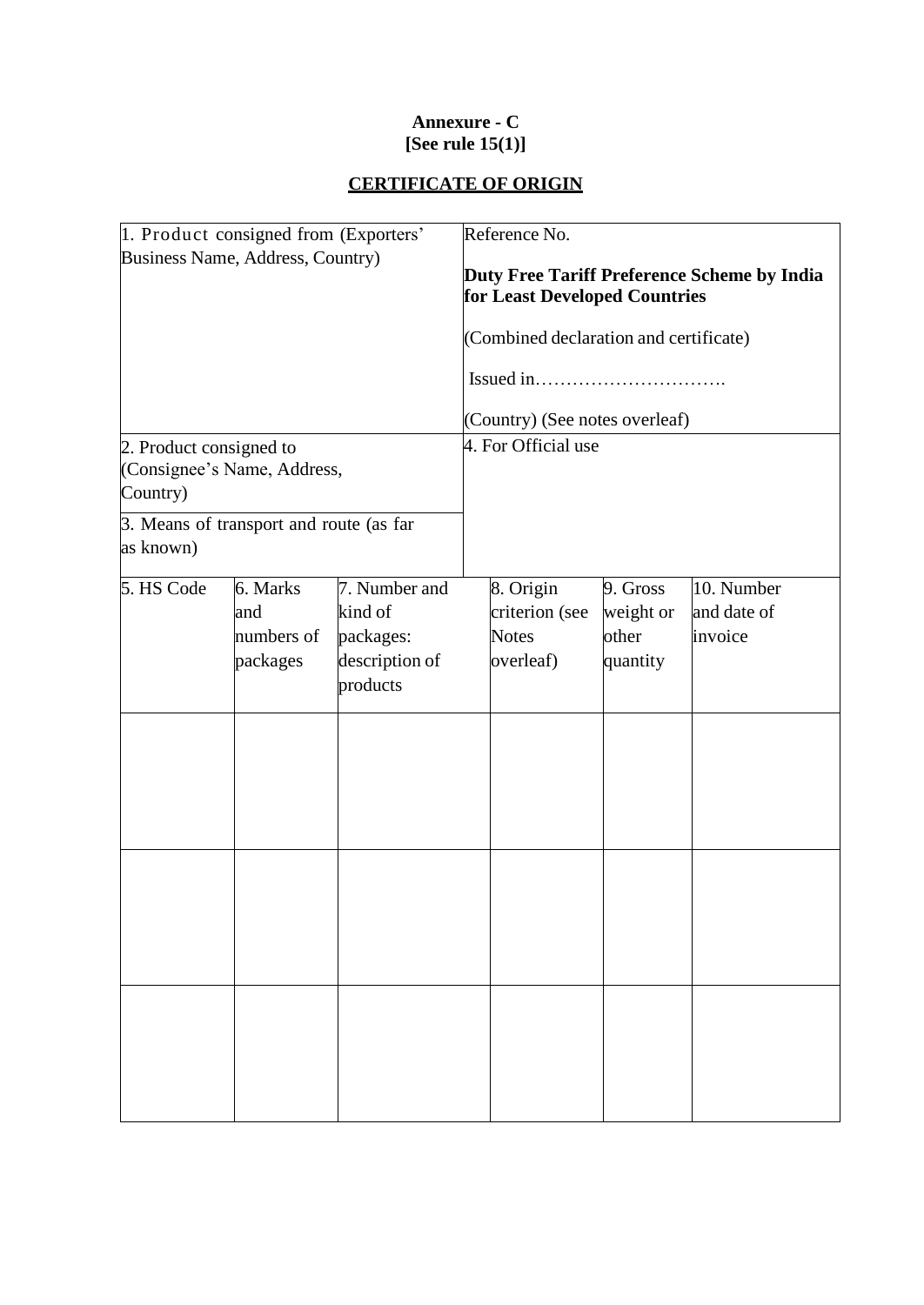| 11. Declaration by the Exporter                                                                                                                                             | 12. Certificate:           |
|-----------------------------------------------------------------------------------------------------------------------------------------------------------------------------|----------------------------|
| The undersigned hereby declares that the above It is hereby certified, on the basis of control                                                                              |                            |
| details and statements are correct; that all the carried out, that the declaration by the                                                                                   |                            |
| products were produced in                                                                                                                                                   | exporter is correct.       |
|                                                                                                                                                                             |                            |
| (Country)                                                                                                                                                                   |                            |
|                                                                                                                                                                             |                            |
| and that they comply with the origin<br>requirements specified for those products in<br>Duty Free Tariff Preference Scheme by India for<br><b>Least Developed Countries</b> |                            |
|                                                                                                                                                                             |                            |
| (Importing Country)                                                                                                                                                         | Place and date             |
|                                                                                                                                                                             | Signature, name and stamp  |
| Place and date, name and signature                                                                                                                                          | of of certifying authority |
| the authorised signatory                                                                                                                                                    |                            |